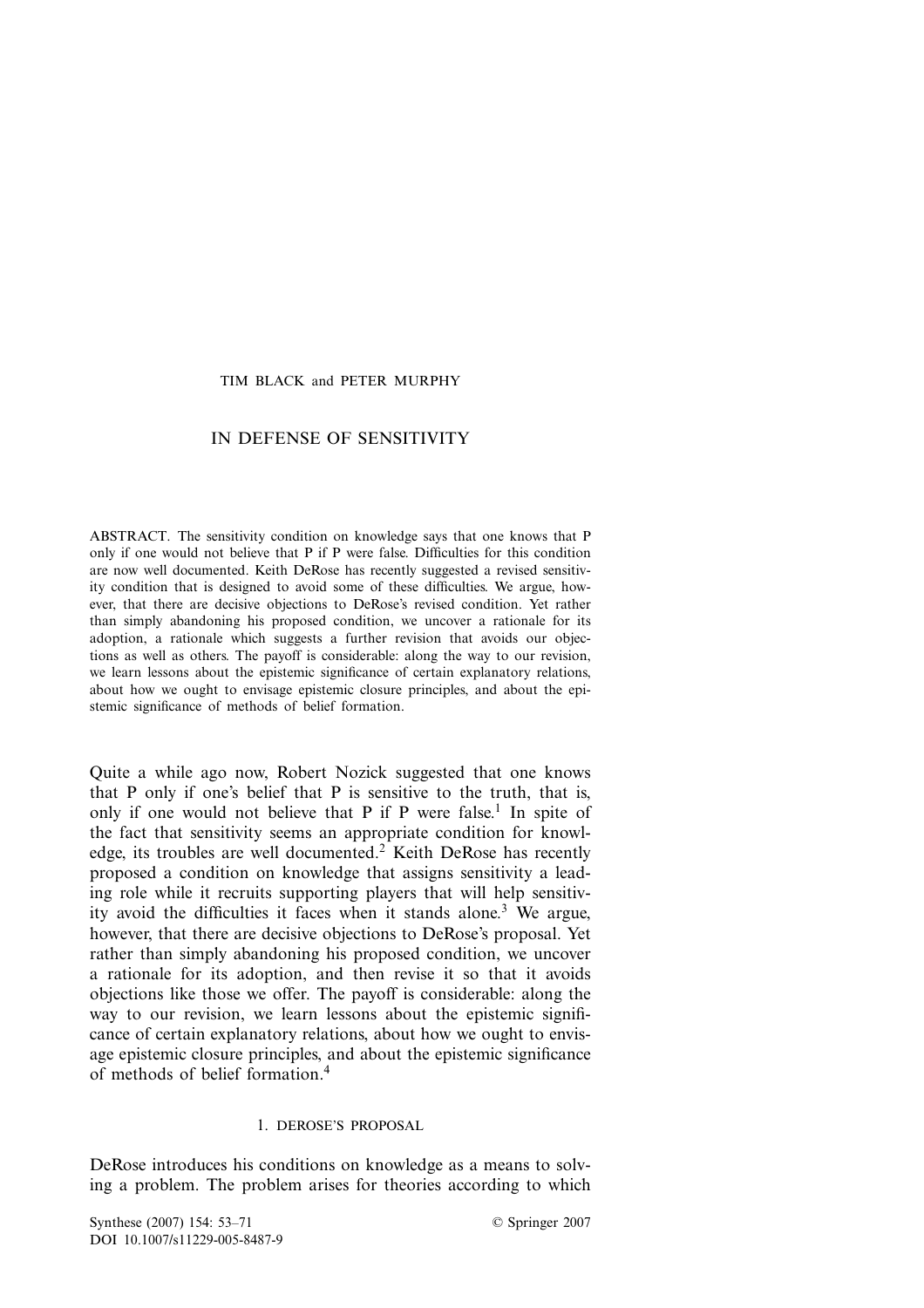one knows that P only if one sensitively believes that P. Again, this seems a reasonable requirement for knowledge. For one thing, as Nozick points out, the sensitivity condition, unlike the justified-truebelief account, allows us to get the right result in cases like those described by Gettier. Suppose, for example, that I am justified in believing that

(J) Jones, who works in my office, owns a Ford.

From this, I legitimately infer that

(S) someone in my office owns a Ford.

This belief is true, but it's true not because Jones owns a Ford, but because Brown, who works in my office but is a stranger to me, owns a Ford. I have a justified true belief that S, but I do not know that S. The sensitivity condition, however, yields the right result in this case: I don't know that S because I would believe that S even if it were true that no one in my office, including Brown, owns a Ford.<sup>5</sup>

But certain cases suggest a problem for these theories. The problematic cases are those in which we judge that I know that P even when I do *not* sensitively believe that P. DeRose provides two such cases. First, take my belief that

(F) I don't falsely believe that I have hands.

This belief is insensitive, for I would believe that F even if F were false. Nevertheless, we judge that I know that  $F<sup>6</sup>$  DeRose's second case centers around the belief that

(D) I'm not an intelligent dog who's always incorrectly thinking that I have hands.

Again, this belief is insensitive, but we judge that I know that  $D<sup>7</sup>$ These cases suggest a problem: while sensitivity seems to be a reasonable condition on knowledge, some *in*sensitive beliefs seem to count as knowledge.

DeRose responds to this problem by replacing the pure sensitivity condition with a weaker condition, one that makes a place for sensitivity while still allowing us to know in the problematic cases. He says,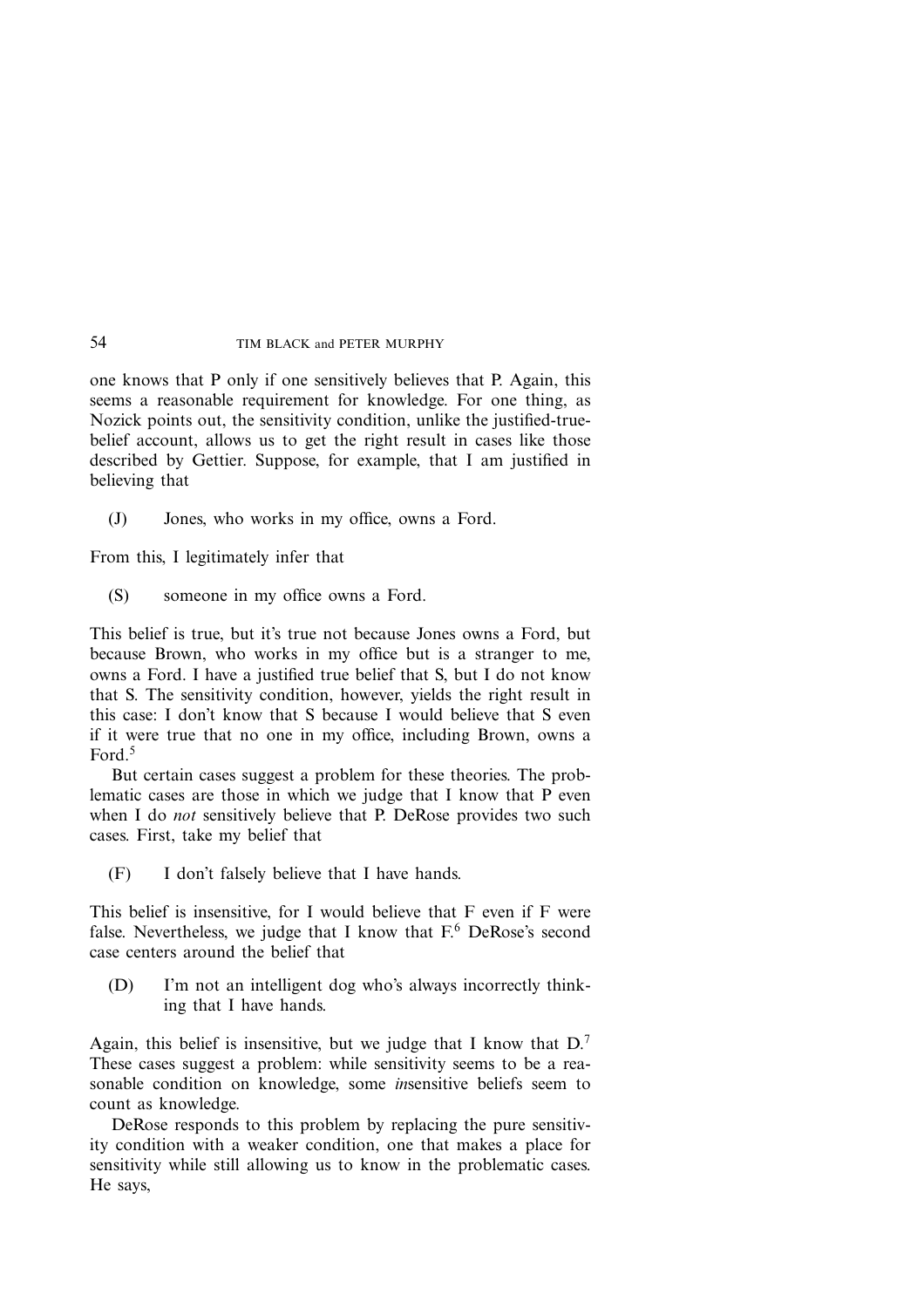We *don't* ... judge ourselves ignorant of P where not-P implies something we take ourselves to know to be false, without providing an explanation of how we came to falsely believe this thing we think we know. Thus, *I falsely believe that I have hands* implies that I don't have hands. Since I do take myself to know that I have hands (*this* belief isn't insensitive), and since the above italicized proposition doesn't explain how I went wrong with respect to my having hands, I'll judge that I do know that proposition to be false. $8$ 

DeRose here suggests a condition on knowledge that is weaker than the pure sensitivity condition. Call it *weakened sensitivity*, or (WES):

(WES) S knows that P only if *either* S sensitively believes that P *or*, where ∼P implies some Q and we take it that S knows that ∼Q, ∼P fails to explain how S came falsely to believe that ∼Q.

DeRose's strategy, then, is to replace the pure sensitivity condition with a disjunctive condition, one that requires beliefs *either* to be sensitive *or* to meet a second condition. Much of the ensuing discussion will focus on the second disjunct of DeRose's condition, and on whether he is right to think that introducing it allows us to continue to accommodate sensitivity.

The second disjunct, which we call (EXP), has three components:

- (EXP) (i) Where ∼P implies some Q and
	- (ii) we take it that S knows that  $\sim Q$ ,<sup>9</sup>
	- (iii) ∼P fails to explain how S came falsely to believe that ∼Q.

The introduction of (EXP) represents an improvement because we can now hand down the proper verdict in each of the two problematic cases. In the quoted passage, DeRose explains how (EXP) helps us to get the right result in the first problematic case. And it will help in the second case as well, for (i) *I'm an intelligent dog who's always incorrectly thinking that I have hands* implies *I don't have hands*, (ii) we take it that I know that I do have hands, and (iii) my being such a dog fails to explain how I came falsely to believe that I have hands. Thus, (WES), which represents the disjunction of (EXP) and the pure sensitivity condition, takes care of the problem that was suggested by DeRose's cases.

We are attracted to the idea that sensitivity is conceptually related to knowledge, and we are also inclined to think that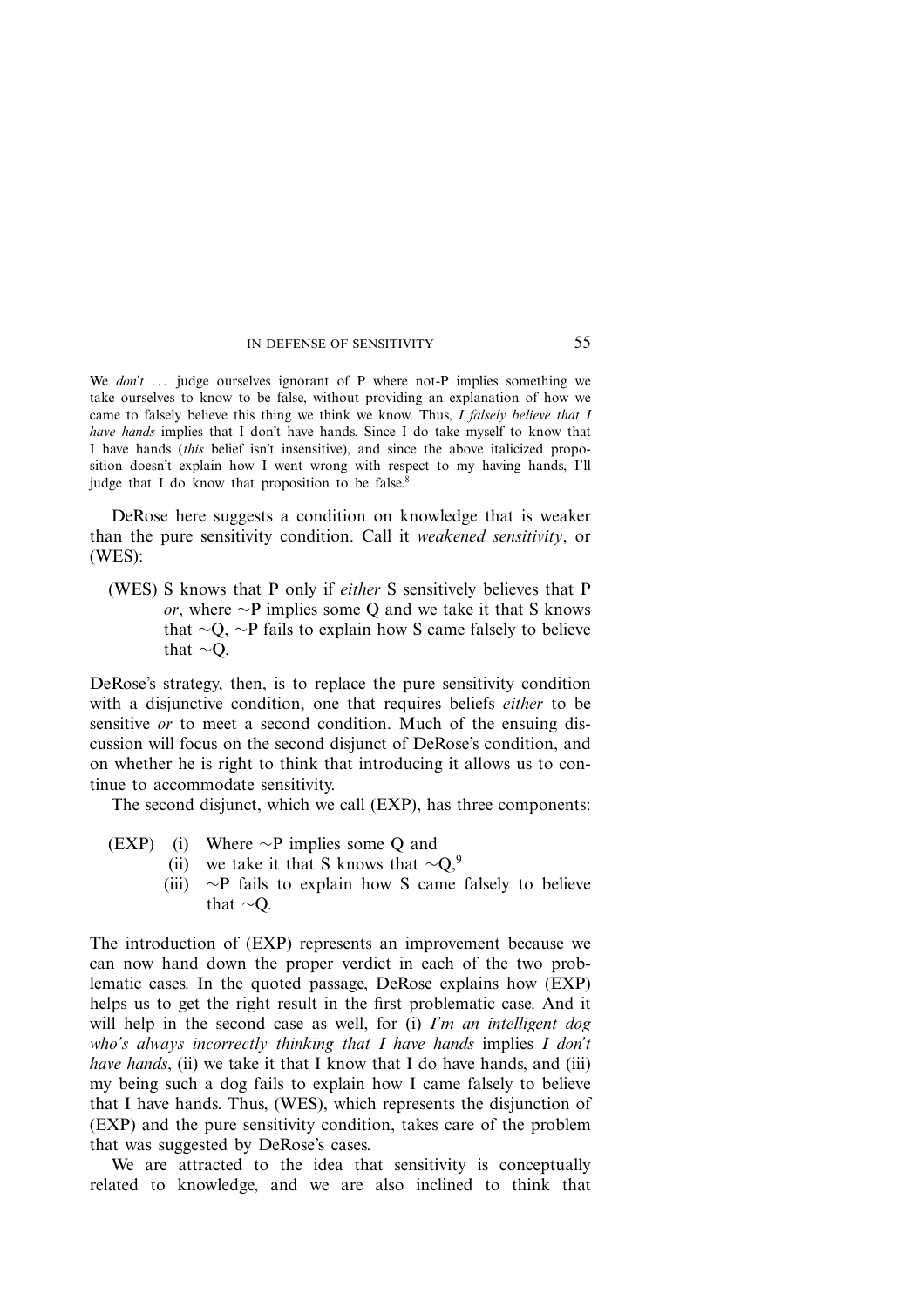DeRose's proposal is on the right track. Nevertheless, DeRose does little to make it clear exactly *why* sensitivity and (EXP) should go together in the way he proposes. What's worse, (EXP) seems merely to have been cobbled onto sensitivity in order to take care of certain unfavorable cases. So, until we discover a sound philosophical motivation for its introduction, (EXP) will seem *ad hoc*. In the next section, we argue that there *is* a sound motivation for its introduction.

## 2. MOTIVATIONS FOR THE INTRODUCTION OF (EXP)

When the pure sensitivity condition stands on its own and we fail to introduce (EXP) in the way DeRose does, or at least in a similar way, we are faced with a dilemma. Avoiding this dilemma provides a powerful motivation for (EXP)'s introduction. We fill in the details of this line of thought below.

# 2.1. *How Sensitivity Leads to a Dilemma*

Suppose that, in my present environment, I believe that P and P is true. Yet suppose that I would believe that P even if I were in an epistemically relevant environment in which  $P$  is false.<sup>10</sup> Let's say of this case that the method I use in forming a belief as to whether P is not appropriately responsive to my environment: it will lead me to believe that P in environments in which P is true, but it will also lead me to believe that P in certain environments in which P is false. Moreover, it seems quite reasonable to think that I don't know that P when the method I use in forming my belief does not respond appropriately to my environment. The sensitivity condition on knowledge captures this sentiment. We can express the spirit of that condition in this way: S knows that P only if

(SEN) the method she uses in forming that belief is appropriately responsive to her environment, in that it can distinguish environments in which P is true from certain epistemically relevant environments in which P is false.

Yet when we evaluate certain beliefs in terms of (SEN), we run into trouble. As we will see, the natural way to avoid this trouble is to emend (SEN) by disjoining it with a condition like (EXP). To see the trouble, consider my belief that

(F) I don't falsely believe that I have hands.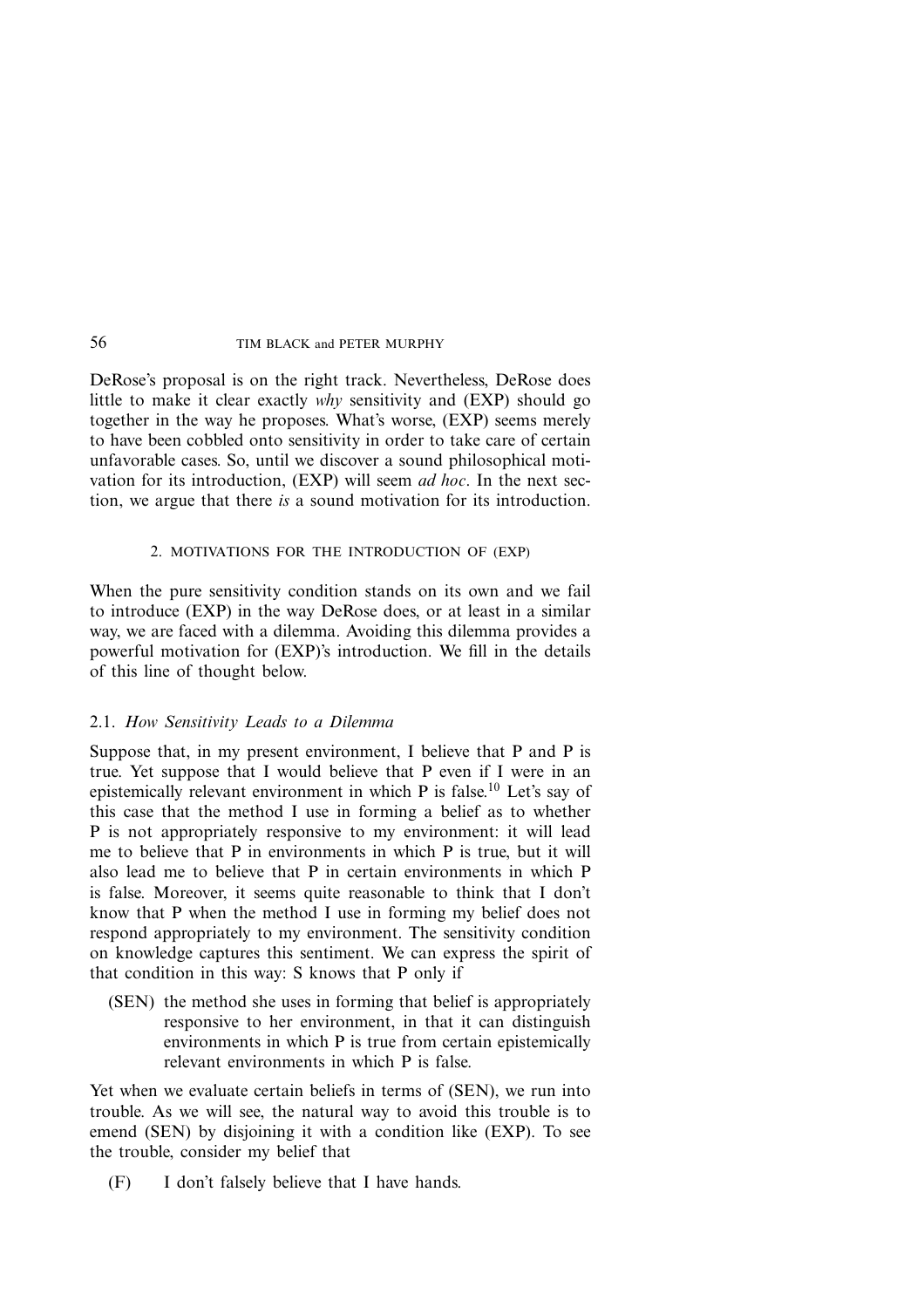Even though I take this belief to amount to knowledge, it fails to meet the condition on knowledge expressed in (SEN). Whatever method I use in coming to believe that F will respond inappropriately to my environment: As DeRose notes, even if I were in an environment in which I *do* falsely believe that I have hands, I would still believe that I *don't* falsely believe that I have hands.<sup>11</sup> Consider, however, my belief that

(H) I have hands.

I take this belief, too, to amount to knowledge, and it *does* meet the condition expressed in (SEN). The method that I use in forming my belief that H responds appropriately to my environment: in no epistemically relevant environments in which H is false do I believe that H.

But we're left with trouble after we filter these evaluations through a very plausible epistemic principle, namely, the closure principle, according to which knowledge is closed under known logical implication:

(CLO) If S knows that P, and if S knows that P implies Q, then S knows that  $Q^{12}$ 

Now, given that I know that H implies F, we get the following instance of (CLO):

 $(CLO<sub>1</sub>)$ If I know that H, then I know that F.

The trouble is now upon us: The sensitivity condition allows the antecedent of  $(CLO<sub>1</sub>)$  to be true, but renders its consequent false. This means that  $(CLO<sub>1</sub>)$ , and hence the very plausible  $(CLO)$ , is false. We are thus faced with a dilemma. If we cling to the intuition that I know that F, we must reject (SEN)'s being a condition on knowledge. Yet (SEN) seems quite plausible. If, on the other hand, we cling both to (SEN) and to the highly plausible (CLO), we must reject our entrenched intuition that I know that H.

# 2.2. *Avoiding the Dilemma with (EXP)*

Yet we can avoid this dilemma. If we include a claim like (EXP) among the conditions for knowledge, we can save (CLO), our firm intuitions about what we know, and (SEN)'s status as a condition on knowledge. We can begin to see this by considering  $(CLO<sub>1</sub>)$ .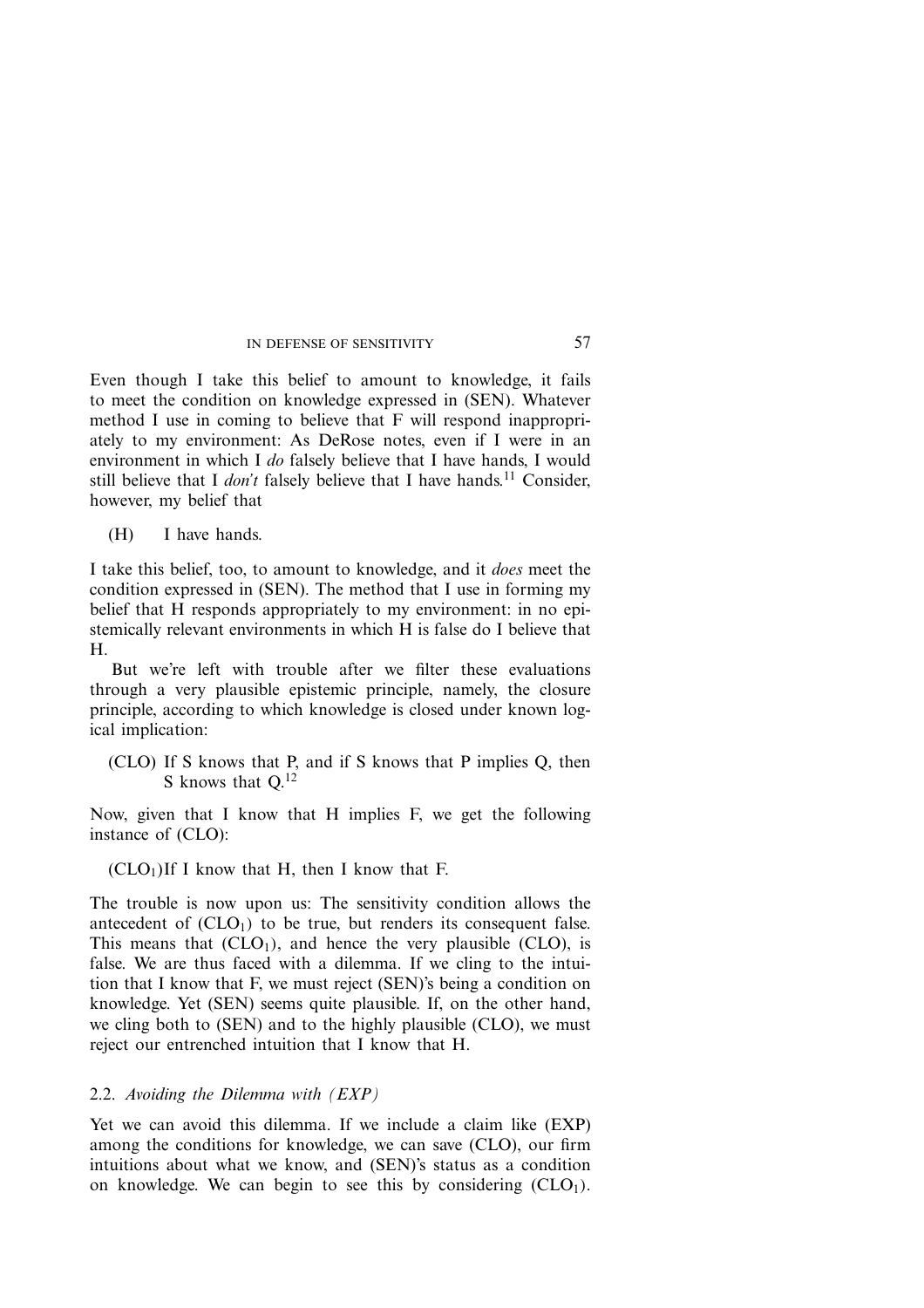Note that if I come to believe that F through an inference, in accordance with  $(CLO<sub>1</sub>)$ , that involves my perceptual belief that H, then my belief that F will have been produced by an inference from a *perceptual* belief.<sup>13</sup> In such cases, when we successfully reason in accordance with  $(CLO_1)$ , both its antecedent and its consequent will make reference to the same belief-forming method.

In light of this, let's now determine whether S knows that F. Notice first that since S's perceptual belief that H is both sensitive and true, we ought not deny that it amounts to knowledge. Moreover, we take ourselves to be competent and reliable when it comes to performing simple inferences. We therefore have little reason to doubt that S can know that F on the basis of an inference, in accordance with  $(CLO<sub>1</sub>)$ , from her perceptual belief that H.

Yet recall that S's belief that F is *insensitive*. Perhaps we should take this to show, contrary to the results of the preceding paragraph, that S can*not* know that F on the basis of an inference from her perceptual belief that H. We maintain, however, that the insensitivity of S's belief that F gives us no reason to draw this conclusion. Since S insensitively believes that F, there are environments in which F is *false* but in which she nevertheless believes that F is *true*. In these environments, *H* is false as well (since H implies F). Yet there is nothing in our description of these environments that *explains how perception* would lead S to hold the false belief that H. So far, we have described these environments simply as environments in which she falsely believes that she has hands. Clearly, such a description fails to explain how S, by using perception, would come to hold the false belief that H. This failure of explanation leaves open the possibility that perception, the method responsible for S's belief that H, responds appropriately to its environment, thus producing beliefs as to whether H that are sensitive. This allows us to continue to claim that S knows that H.

Furthermore, this failure of explanation allows us to continue to maintain that S knows that *F*. We have just seen that, in spite of the fact that S's belief that F is insensitive, we may continue to maintain that she knows that H. Moreover, nothing at all casts doubt on S's ability to perform simple inferences (like the one from H to F). Hence, the failure of explanation allows us to maintain that S knows that F: she knows that F at least partly because her being in certain environments in which F is false *fails* to explain how she would come to hold the false belief that *H*. This, of course, is just the requirement expressed in (EXP), according to which, in this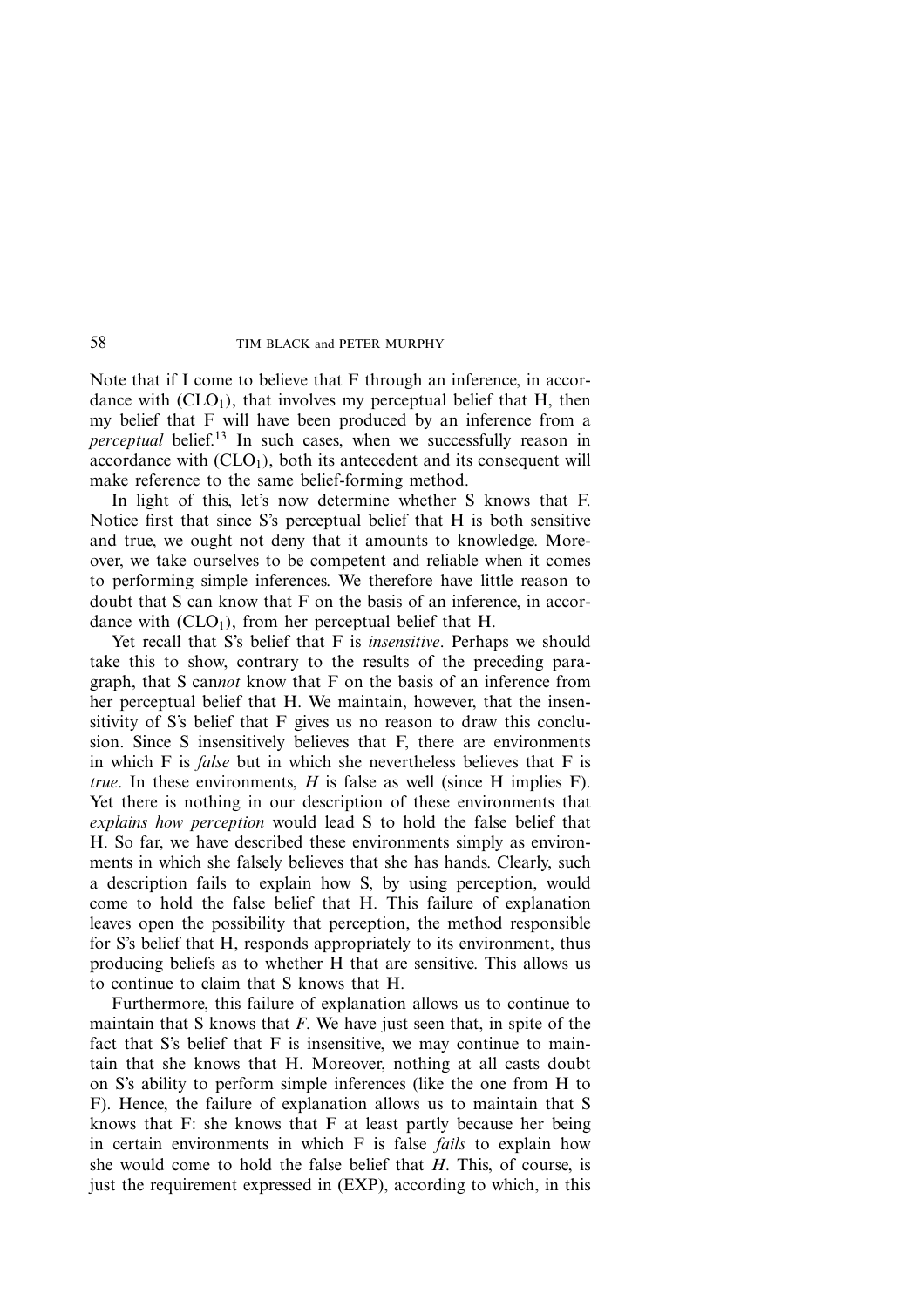instance, I can know that F because ∼F implies ∼H, we take it that I know that H, and ∼F *fails* to explain how I came falsely to believe that *H*. It seems quite reasonable, then, to include (EXP) among the conditions on knowledge. Moreover, doing so allows us to avoid the dilemma we noted earlier. Even though S's insensitive belief that F did not count as knowledge when (SEN) was the lone condition on knowledge, we have now seen that disjoining (EXP) to (SEN) allows us to take S to know that F. Furthermore, disjoining (EXP) to (SEN) allows us to retain the intuition that S knows that  $H$ the sensitivity of her belief that H allows it to count as knowledge. (SEN) may therefore keep its place in the conditions on knowledge. Finally, since there is now nothing to keep us from claiming that S knows both that H and that F, we may also retain (CLO), which tells us in this case that S knows that F if she knows that H. So, including (EXP) among the conditions for knowledge helps us to steer clear of the dilemma we noted earlier.

## 3. REVISING (WES) IN LIGHT OF CRITICISMS

Even though there is a sound philosophical motivation for the introduction of (EXP), there are problems with (WES) as it stands. First, there are decisive counterexamples to (WES). Consider, for instance,

(C) I am a handless creature who, as a result of using an undetectable (by me) and unreliable form of sonar, comes mistakenly to believe that I have hands.<sup>14</sup>

Now, just as I know that I'm not an intelligent dog who's always incorrectly thinking that I have hands, I know that I'm not the sort of creature described in C. That is, I know that C is false. Furthermore, I insensitively believe that C is false – if C were true, I would still believe it to be false. The question, then, is whether (EXP) is satisfied. If not, our counterexample to (WES) succeeds.

We can see only two implications of C that are relevant to the evaluation of (EXP).<sup>15</sup> Let's first consider the implication that *there is available to me an undetectable and unreliable form of sonar*. This fails to satisfy component (ii) of (EXP). For the method's undetectability leaves me with no way of knowing either that I possess such a method or that I lack such a method. Thus, (EXP) is false in this case.<sup>16</sup>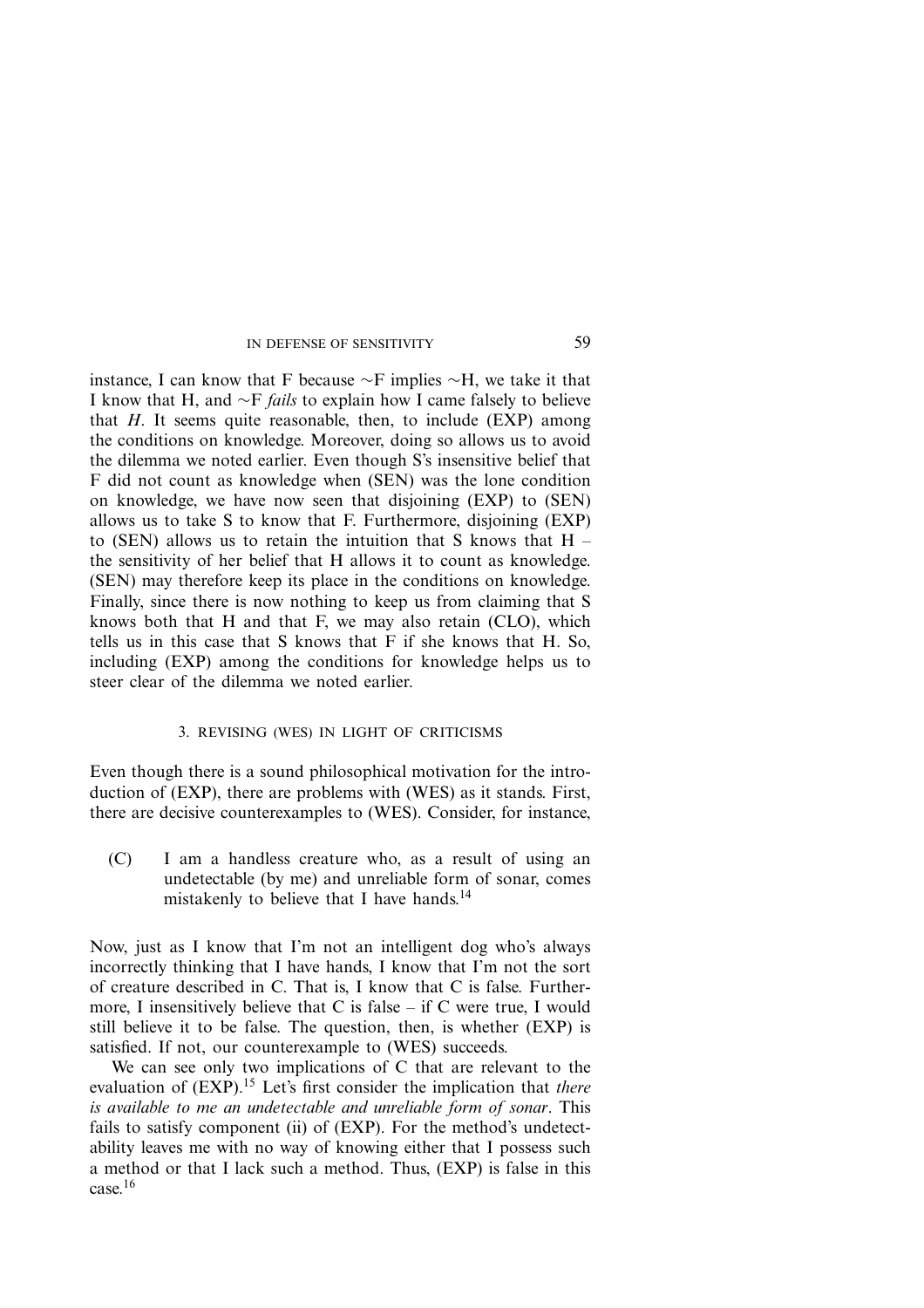Next, consider the implication that *I don't have hands*. Here, components (i) and (ii) are true: (i) C implies that I don't have hands, and (ii) we take it that I know that I do have hands. However,  $(iii)$ is *false* since C *does* explain how I would come mistakenly to believe that I have hands: in worlds in which C is true, I falsely believe that I have hands because I use the unreliable method described in C in forming a belief as to whether I have hands. So (EXP) is false in this second case as well. This means that we now have a successful counterexample to (WES): I *know* that C is false; I *in*sensitively believe that it's false; and my belief that C is false *fails* to satisfy the conditions in (EXP).

Now that we have a counterexample to (WES), it seems that the introduction of (EXP) cannot help those who, like us, hope to find a place for sensitivity among the conditions for knowledge. We think, however, that we can revise (WES) so as to preclude the possibility of such counterexamples. Our revision is motivated by a diagnosis of the problems that make (WES) susceptible to our counterexample.

We begin our diagnosis by noting that we can now see, in light of the connection we brought out above between methods and explanation, how my being in certain situations fails to explain my coming to hold certain false beliefs. Consider DeRose's dog hypothesis, or D\*:

(D\*) I'm an intelligent dog who's always incorrectly thinking that I have hands.

My being a dog of this sort fails to explain how I would come to hold the false belief that I have hands. Note first that D<sup>\*</sup> specifies no method. We are therefore in the dark about which belief-forming method the dog uses. Given this, my being the sort of dog described in  $D^*$  does not explain how, by using the method that I actually use in coming to believe that I have hands, I would come *mistakenly* to believe that I have hands. And since we take it that I know that I have hands, we may continue to maintain that I know  $D^*$  to be false.

But we can now also see, in light of the same connection, how my being in certain situations *does* explain my coming to hold certain false beliefs. Consider my belief that C is false. Now, since C specifically describes the method that I use in that situation – as an undetectable and unreliable form of sonar  $-$  C precludes the possibility that my method responds appropriately to its environment. We therefore have good reason to suppose that the belief-forming method described in C would lead me mistakenly to believe that I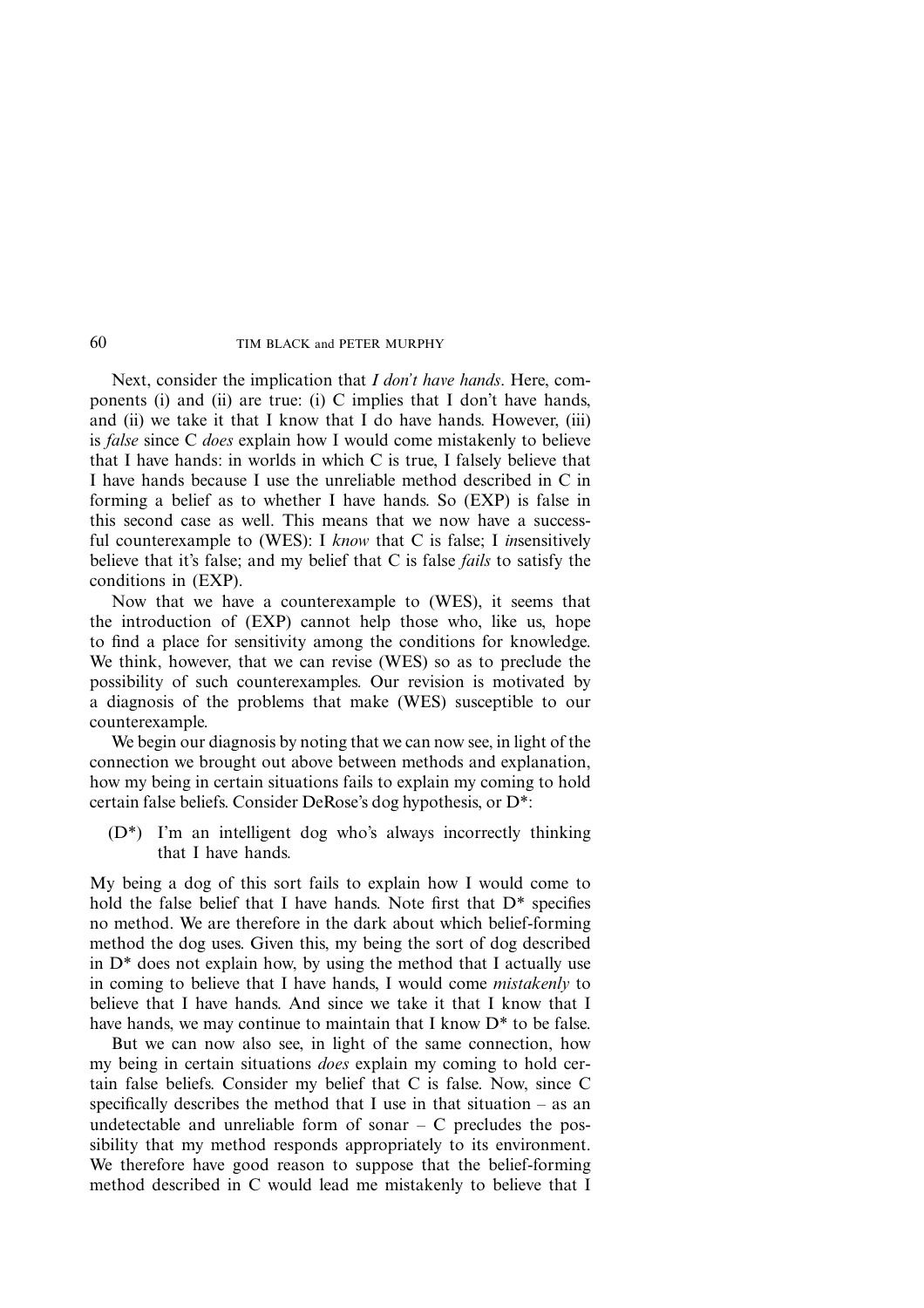have hands. Thus, my being in the situation described in C explains why I would falsely believe that I have hands.<sup>17</sup> Unfortunately, since I *in*sensitively believe that C is false, and since my being the sort of creature described in C explains why I would falsely believe that I have hands, (WES) now yields the claim that I don't *know* that C is false. This generates a counterexample to (WES), however, since we take it that I *do* know that C is false.

What has gone wrong here? According to (WES), the conditions for knowing that P demand that when I use a particular method in coming to believe that P, we should not be able to explain, in terms that make reference to that very method, how I would come falsely to believe certain epistemically relevant implications of P's not being the case. We claim, however, that it is not enough to make this demand. Even though it demands of the conditions on knowledge that they make reference to the very same belief-forming methods, (WES) can be exploited by our counterexample because the methods in question *are not restricted to those that we actually use in coming to hold the relevant beliefs*. My using the method specified in  $C$  – the undetectable and unreliable form of sonar – explains why I would falsely believe that I have hands. But this belief-forming method is utterly different from the method I actually use in forming the belief that I have hands. This leaves room for our counterexample to (WES) – we get such a counterexample because we take ourselves to know, on the basis of the method that we *actually* use, that we are not creatures like the one described in C. Thus, to preclude the possibility of such counterexamples, the conditions on knowledge should make it clear that the methods involved in knowing that P are just those that we actually use in coming to believe that P. This thought motivates the following revised version of (WES), one designed to patch holes that let counterexamples like ours leak through:

(WES\*) S knows via *m* that P only if *either* S sensitively believes via *m* that P *or*, where ∼P implies some Q and we take it that S knows that ∼Q, ∼P fails to explain how S would come falsely to believe via *m* that ∼Q (where *m* is the belief-forming method that S actually uses in coming to believe that  $P$ ).<sup>18</sup>

(WES\*) is not susceptible to our counterexample. We take ourselves to know, on the basis of familiar perceptual belief-forming methods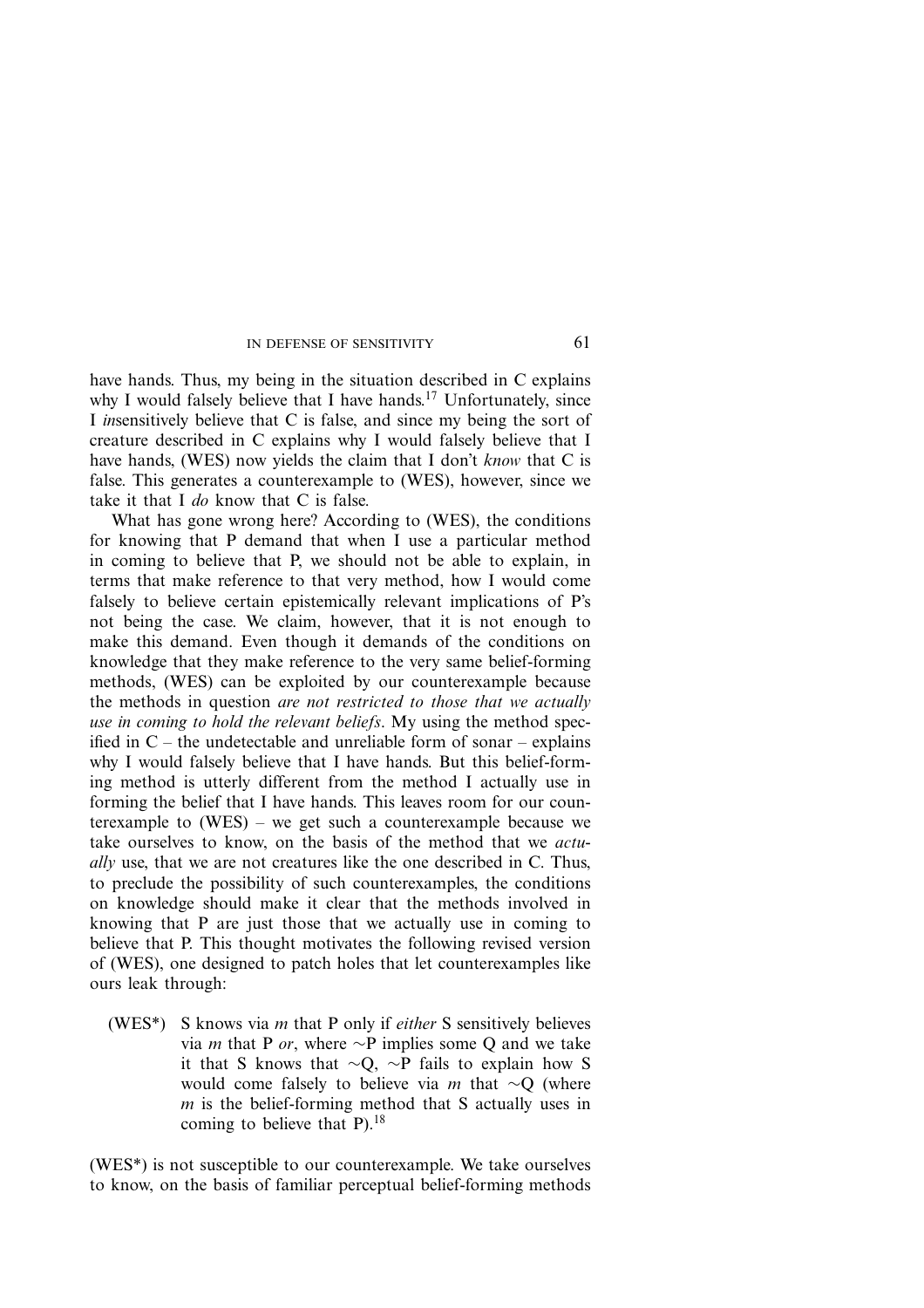(or on the basis of an inference from beliefs formed via those methods), that C is false. Yet C's being true does *not* explain how we might come mistakenly to believe, on the basis of the methods that we actually use, that we have hands. Thus, we may continue to judge that we know that C is false.<sup>19</sup>

Opponents of our proposal might try to generate a counterexample to (WES\*) by revising C. They might try

(C\*) I am a handless creature who, as a result of using my actual, unreliable belief-forming methods, comes mistakenly to believe that I have hands.

C\* improves on C by making reference to the method that I actually use in forming the belief that I have hands, and it seems obvious that I know that C\* is false. Nevertheless, there is no counterexample to (WES\*) here, for either C\* fails to explain how I would come falsely to believe that I have hands, or my belief that C\* is false fails to count as knowledge. The problem lies in C\*'s appeal to my *actual* unreliable belief-forming method. Now, my actual method is either reliable or unreliable. If it's reliable, then C\* entails something that is necessarily false, namely, that my actual reliable method is unreliable.20 In this case, then, C\* is unfit to play *any* explanatory role. On the other hand, if the method that I actually use is *un*reliable, then it is no longer obvious that I know that I have hands, and therefore no longer obvious that I know that  $C^*$  is false. In fact, it might now seem obvious that I know *neither* of these things, for it's quite plausible to suppose that these beliefs must be produced by reliable methods if they are to count as knowledge.

We have seen, then, that (WES\*) takes care of our proposed counterexample to (WES). Still, (WES) faces another problem. As Timothy Williamson suggests, it is insufficiently general.<sup>21</sup> That is, it fails to account for all cases of knowledge. Here is Williamson's example: Let my present situation be one in which it appears to me that I am sitting in front of a computer screen in my office. Now imagine a case,  $\beta$ , in which I am a brain-in-a-vat but in which it appears to me that I am climbing a mountain. Williamson claims that I know in my present situation that I'm not in  $\beta$ , for "things" do not appear to me at all as they would in  $\beta$ .<sup>"22</sup> I do *not*, however, sensitively believe that I'm not in  $\beta$ : I would believe that I was not in  $\beta$  even if I were in  $\beta$ .<sup>23</sup> Thus, if (WES) is to account for my knowing that I'm not in β, (EXP) must be satisfied. Williamson concentrates on the following instance of (EXP):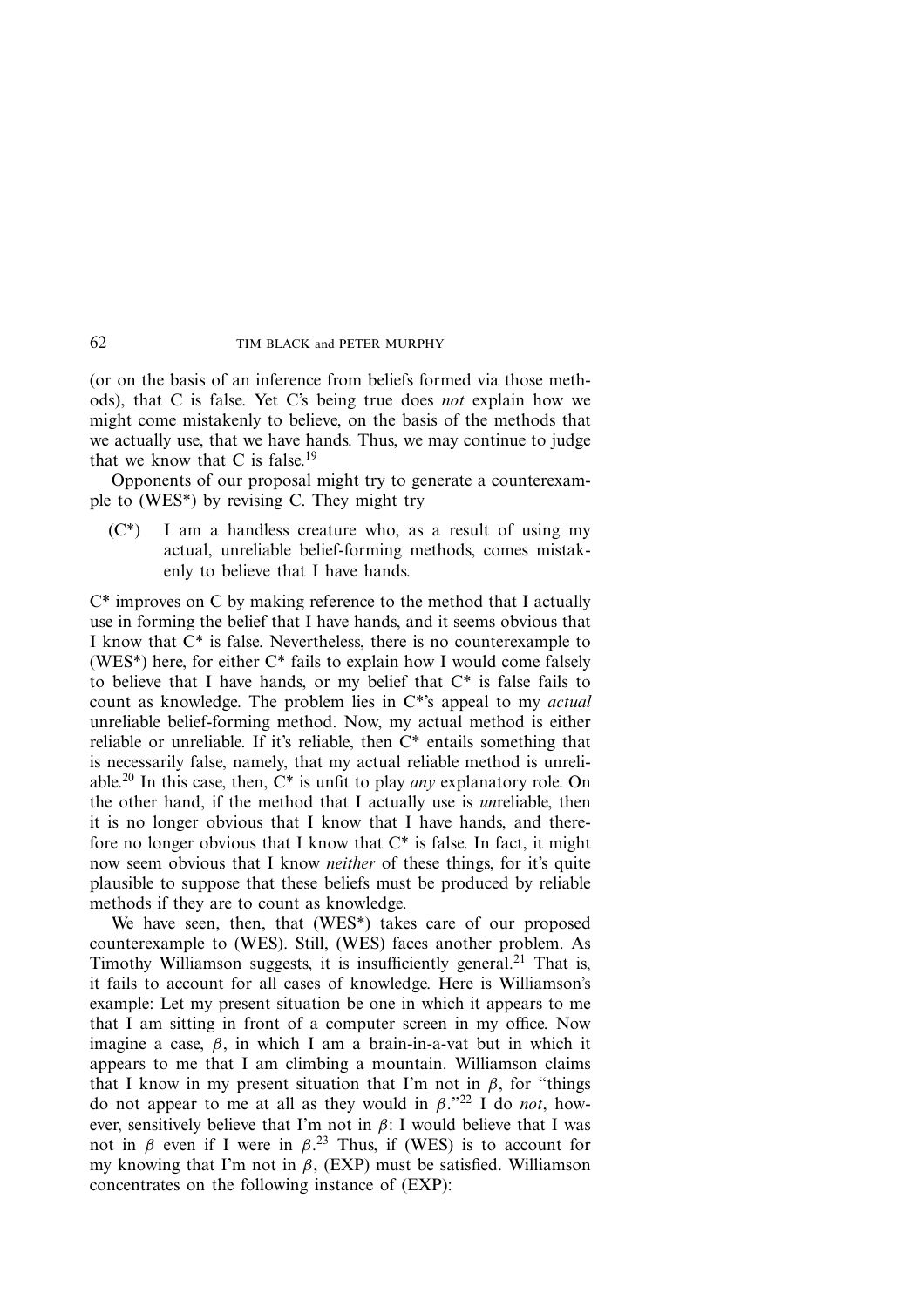- (i<sub>β</sub>) Where my being in  $\beta$  implies (M) it now appears to me as if I'm climbing a mountain, and
- (ii<sub>β</sub>) we take it that I know that ∼M,<br>(iii<sub>β</sub>) my being in β fails to explain how
- my being in  $\beta$  fails to explain how I came falsely to believe that ∼M.

Although (i<sub>β</sub>) and (ii<sub>β</sub>) are (obviously) true, (iii<sub>β</sub>) is not. For the truth of  $(iii<sub>β</sub>)$  requires the existence of the unexplained false belief that ∼M.<sup>24</sup> But, in  $\beta$ , I come *truly* to believe that *M*: in  $\beta$ , I come to hold the belief that it now appears to me as if I'm climbing a mountain, and that belief is true. Thus, absent from  $\beta$  is the false belief that ∼M. Since the false belief that should fail to be explained by my being in  $\beta$  is nowhere in  $\beta$  to be found, (iii<sub> $\beta$ </sub>) is false, and so (EXP) is not satisfied. It follows that (WES) does not account for my knowing that I'm not in  $\beta$ .

Unlike (WES), however, (WES\*) accounts for my knowing that I'm not in  $\beta$ . For my being in  $\beta$  fails to explain how I would come falsely to believe, via a particular belief-forming method, that it does not appear to me that I'm climbing a mountain. Recall that ' $β$ ' is equivalent to the conjunction 'I am a brain-in-a-vat and it appears to me that I am climbing a mountain', which means that 'I'm not in  $\beta'$  is equivalent to the disjunction 'Either I am not a brain-in-avat, or it does not appear to me that I am climbing a mountain'. On our proposal, it is crucial that we identify the method that produces my belief that I'm not in  $β$ . It seems, moreover, that my belief that I'm not in  $\beta$  is ultimately based on *introspection* – I come to believe via introspection that it does not appear to me that I am climbing a mountain, and then I come to believe that I'm not in  $\beta$  on the basis of an inference from this introspective belief. What's more, it seems that I come to *know* that I'm not in  $\beta$  in this way. Happily, unlike (WES), (WES\*) can account for this piece of knowledge. For, even though my belief that I'm not in β is insensitive, my being in β *does* fail to explain how I would come falsely to believe via introspection that it does not appear to me that I'm climbing a mountain. Even in β, introspection will lead me *truly* to believe that it *does* appear to me that I'm climbing a mountain. (WES\*) therefore allows me to know via introspection that I'm not in  $\beta$ , and our proposal yields the proper result in this case.

Moreover, Williamson's example helps us to see that one of (WES\*)'s crucial restrictions is in place for good reason, namely, its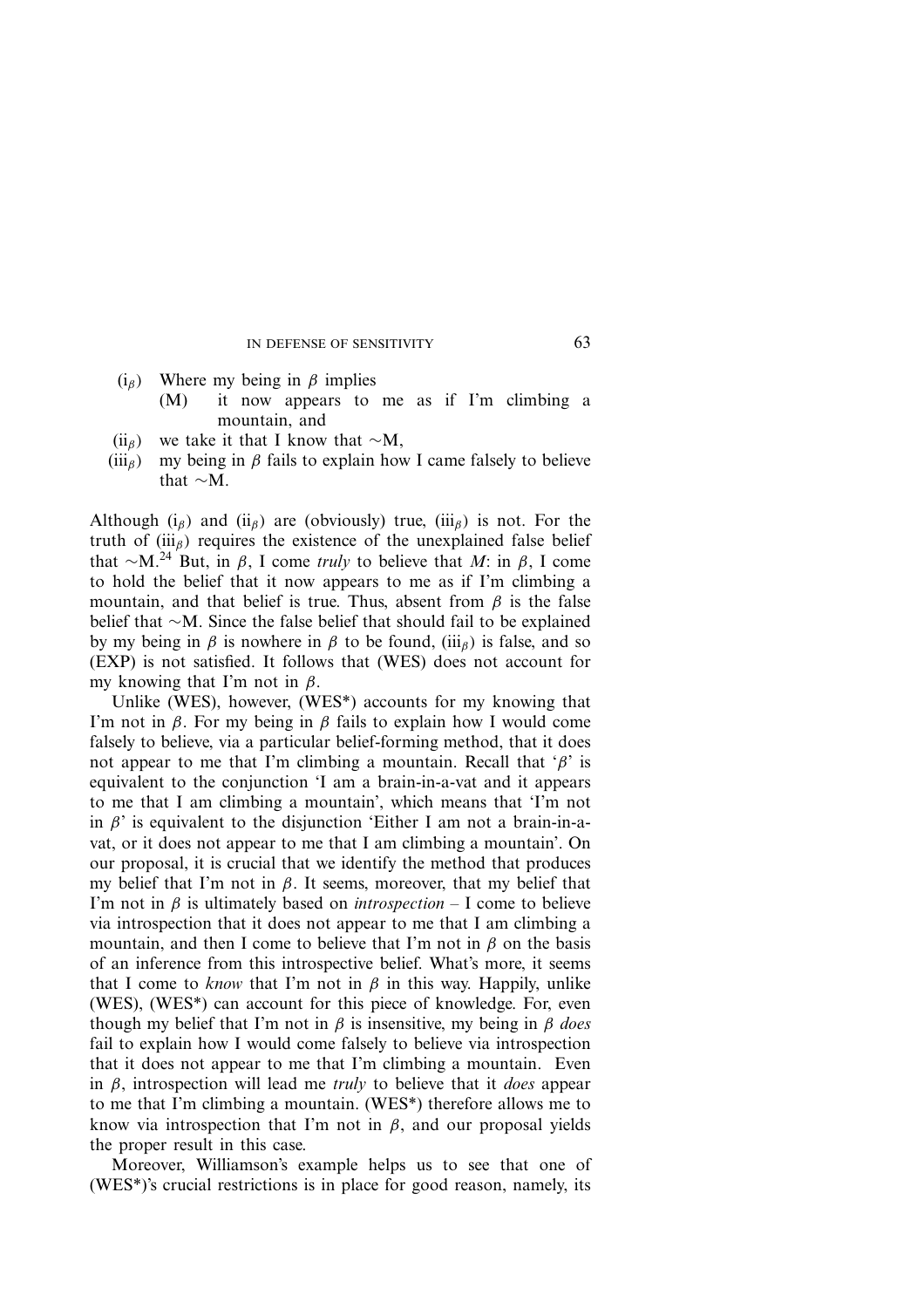restriction that the conditions for S's knowing that P make reference only to the method that S actually uses in forming her belief that P. Once again, 'I'm not in  $\beta$ ' is equivalent to the disjunction 'Either I am not a brain-in-a-vat, or it does not appear to me that I am climbing a mountain'. And it's the insensitivity of my belief in the *former* disjunct, a belief that is produced by perception, that leads to the insensitivity of my belief that I'm not in  $\beta$ . It therefore seems that perception is responsible for the insensitivity of my belief that I'm not in  $\beta$ . Yet, as we've seen, a different belief-forming method – *introspection –* produces my belief that it does not appear to me that I'm climbing a mountain. Perception's failure, though, does nothing at all to impugn introspection's ability to produce beliefs that count as knowledge. This is confirmed in the present case. For, in the nearest  $\beta$  world, introspection does just fine with respect to whether it appears to me that I'm climbing a mountain. In that world, it appears to me that I'm climbing a mountain, and introspection leads me, quite appropriately and truly, so to believe. Thus, in spite of perception's breakdown in this case, we still have every reason to believe that introspection can produce beliefs that will count as knowledge. Only breakdowns in introspection give us reason to question introspection's ability to produce such beliefs. In this way, then, this case helps us to see that there is good reason for (WES\*)'s restriction on methods.

(WES\*) helps with other difficulties as well. In his discussion of (WES), Williamson calls on Alvin Goldman's dachshund case.25 In this case, I see a dachshund and believe that there is a dachshund before me. In the nearest counterfactual situation in which there is not a dachshund before me, there is instead another kind of dog before me, but I do not mistake this dog for a dachshund. So, my belief that there is a dachshund before me is *sensitive*. However, from my belief that there's a dachshund before me, and from my knowledge that all dachshunds are dogs, I competently infer that there is a dog before me. This belief, however, is *not* sensitive since in the nearest counterfactual situation in which there is no dog before me, there is a *wolf* before me, and I mistake that wolf for a dog. In this case, then, (WES) suggests that I know that there is a dachshund before me, but that I *fail* to know that there is a dog before me.

On our proposal, however, we do not encounter this problem, for I meet (WES\*)'s conditions with respect to my belief that there is a dog before me. Even though my belief is insensitive, I can know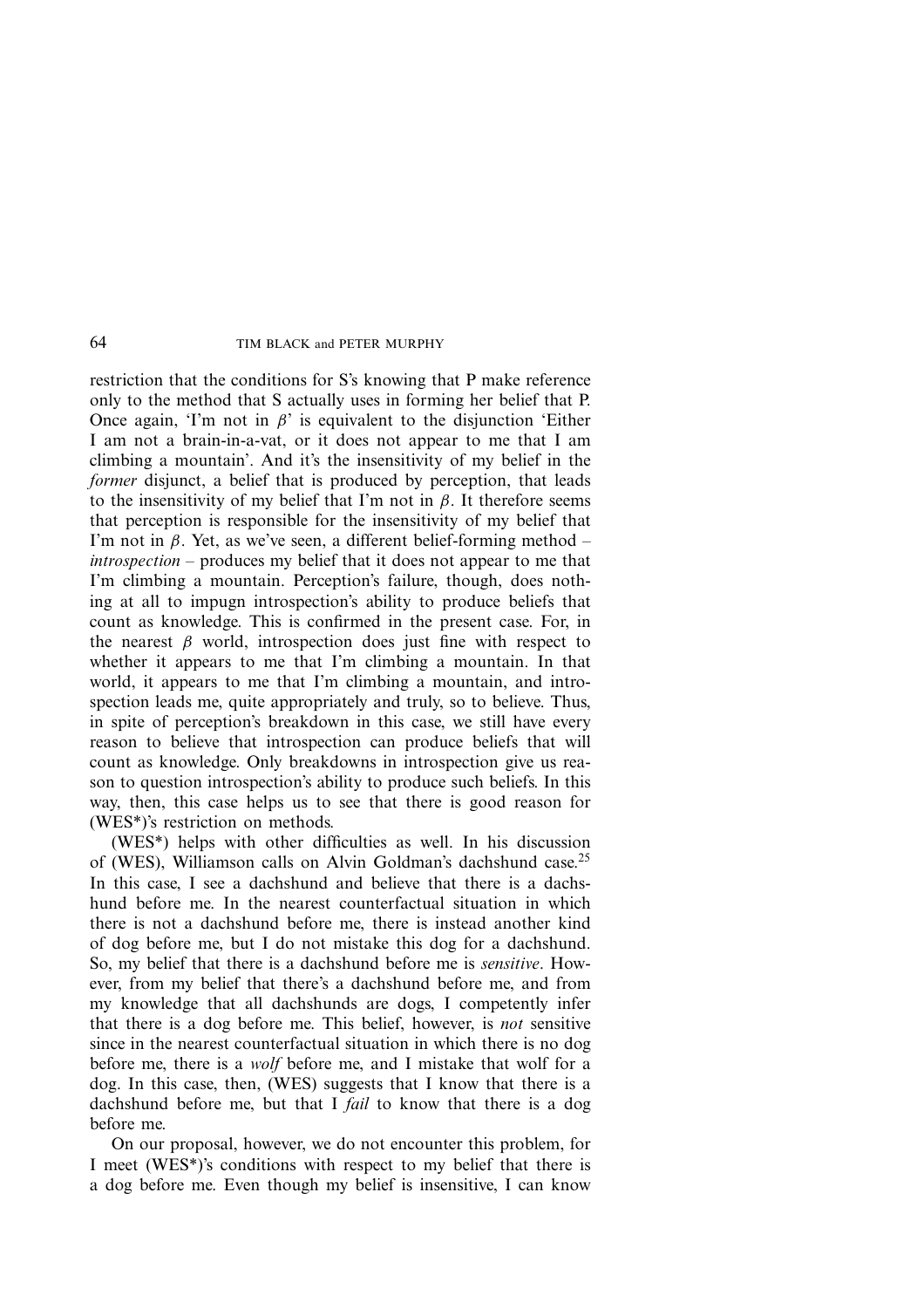that there is a dog before me since (i) *there is no dog before me* implies *there is no dachshund before me*, (ii) we take it that I know that there is a dachshund before me, and (iii) the counterfactual situation in which there is a wolf rather than a dog before me *does* fail to explain how I might come falsely to believe that there is a dachshund before me. For, in the situation in which there is a wolf before me, though I mistake the wolf for a dog, I do not mistake it for a dachshund.

Perhaps the dachshund case suggests other difficulties, however. Williamson maintains that the case helps to show that conditions on knowledge that appeal to methods of belief formation must *finely individuate* those methods.<sup>26</sup> That is, rather than coarsely individuating a belief-forming method – say, as vision – the dachshund case suggests that we must individuate methods more finely – for example, as vision-in-a-particular-set-of-circumstances-*C*, or as inference-from-a-particular-set-of-visual-experiences-*E*. <sup>27</sup> Consider a methodized version of Nozick's sensitivity condition:

(NSC<sub>M</sub>) If S knows via method  $m$  that P, then if P were false and S were to use *m* to arrive at a belief as to whether P, then S would not believe via *m* that P.<sup>28</sup>

Williamson maintains that  $(NSC_M)$  is false when belief-forming methods are coarsely individuated. For, when I see a dachshund before me, I know via vision that there is a dog before me, but if there were a *wolf* before me (and no dog) and I were to use vision to arrive at a belief as to whether there is a dog before me, I would nevertheless believe via vision that there is a dog before me. Thus, in order to preserve  $(NSC_M)$ , it seems that its advocates must resort to finely individuated belief-forming methods.

Our proposal, however, suggests a strategy for dealing with this sort of objection, for (WES\*) seems to handle the dachshund case even when belief-forming methods are coarsely individuated. This is one very clear advantage that our proposal has over Nozick's methodized sensitivity condition. Suppose that vision, coarsely individuated as such, is responsible both for my belief that there is a dog before me in the actual case (in which there is a dachshund before me) and for my belief that there is a dog before me in the counterfactual case (in which there is a wolf before me). Even so, if there were a wolf before me, vision would not lead me to mistake that wolf for a *dachshund*. Thus, the counterfactual situation fails to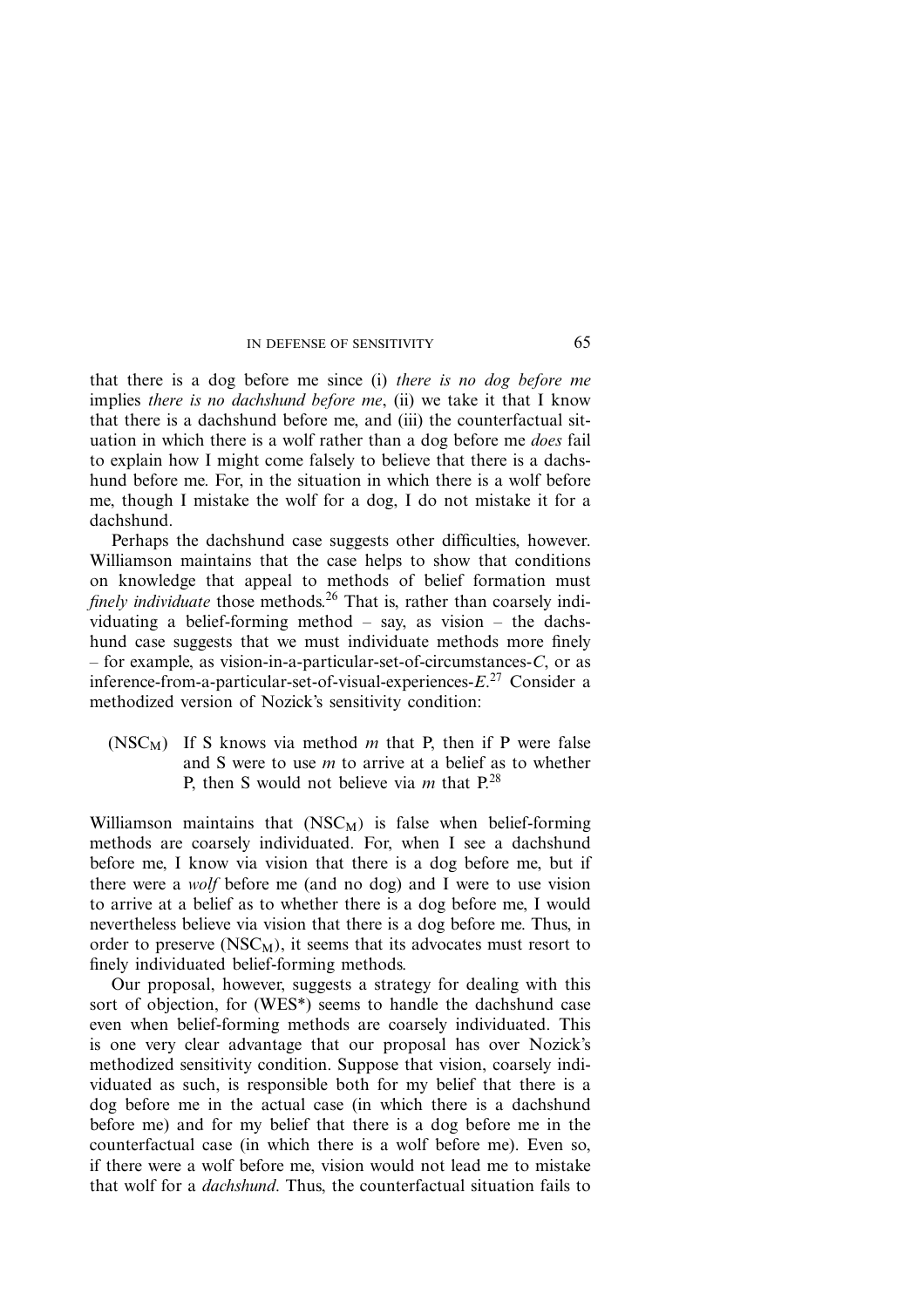explain how I would come falsely to believe via vision that there is a dachshund before me. (WES\*) therefore allows me to know via vision that there is a dog before me. Since this is true, the dachshund case fails to show that proponents of (WES\*) must resort to finely individuated belief-forming methods. One benefit of our proposal, then, is that it might help counterfactualists to sidestep objections that proceed from the idea that they must finely individuate belief-forming methods. Of course, we have more work to do before we can say how, or even whether, our proposal can forestall such objections. The details must come later, however, since we haven't the space to deal with these issues here. Nevertheless, it certainly seems that our proposal holds promise in this regard.

## 4. CONCLUSION

We have now seen that in spite of the existence of serious and decisive objections to (WES), there is a rationale for adopting conditions on knowledge like those it expresses, which include conditions like those expressed in (EXP). In spite of this, however, certain instances of (EXP) are false, making (WES) susceptible to counterexample. We therefore suggest a further restriction, namely, a restriction to just those belief-forming methods that we actually use in coming to hold certain beliefs. This restriction suggests a revision of (WES) that both incorporates (EXP) and avoids the serious and decisive objections to (WES). More importantly, it teaches the valuable lesson that any adequate account of knowledge should make reference only to the belief-forming methods that we actually employ in coming to hold certain beliefs.

## ACKNOWLEDGEMENTS

For their helpful comments on earlier drafts of this paper, we wish to thank Albert Casullo, Ram Neta, Duncan Pritchard, Guy Rohrbaugh, Jonathan Schaffer, Elka Shortsleeve, an audience at the 2004 Inland Northwest Philosophy Conference and two anonymous referees for this journal.

#### **NOTES**

 $1$  Nozick (1981).

<sup>&</sup>lt;sup>2</sup> For a nice collection of critical and diagnostic papers, see Luper-Foy (1987).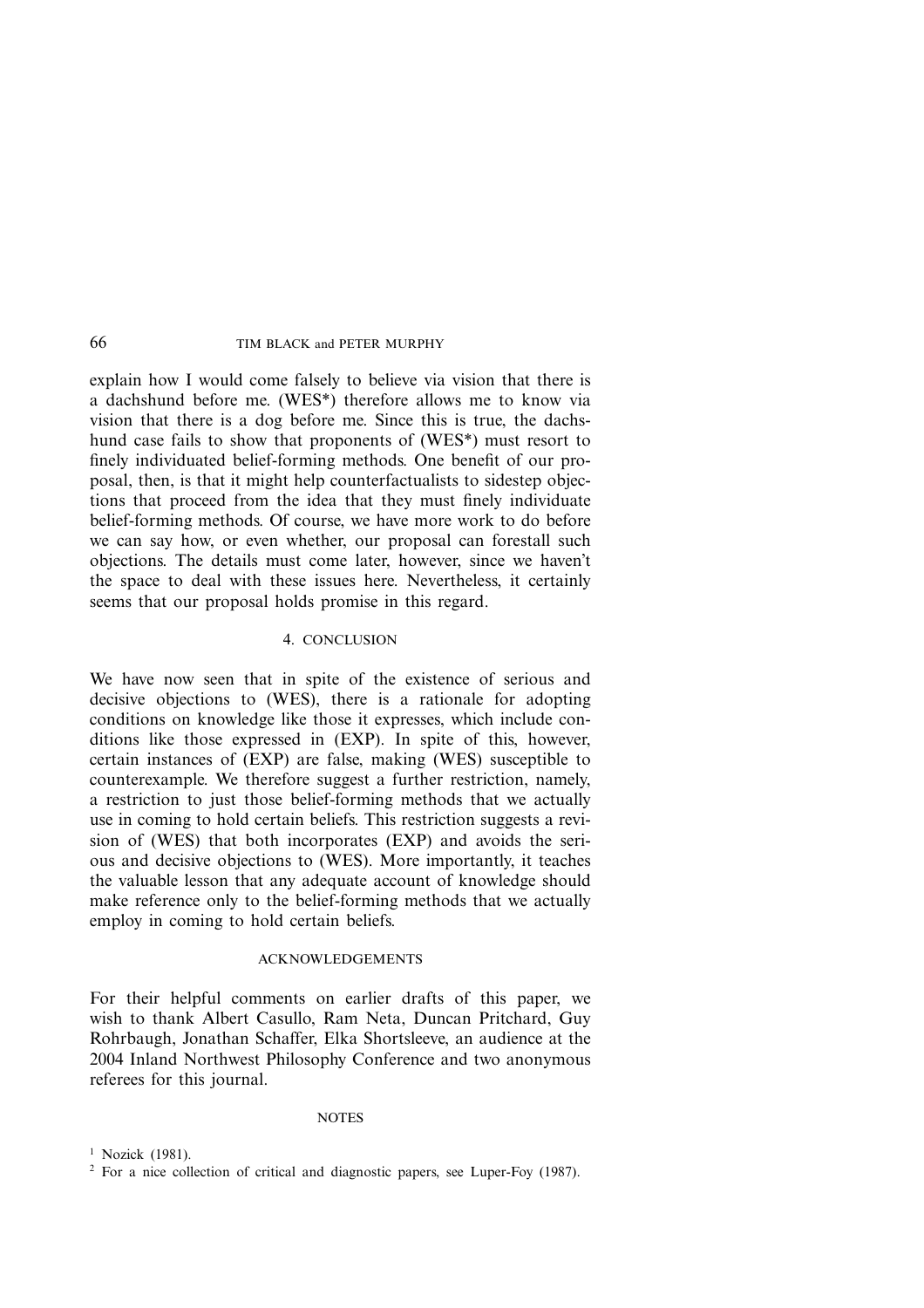<sup>3</sup> See DeRose (1999), in which DeRose employs his proposed condition in providing a contextualist response to skeptical arguments.

<sup>4</sup> Our view, which results from revising DeRose's sensitivity-based proposal, has affinities with V. F. Hendricks' forcing epistemology (see Hendricks (2003)) and perhaps even with logical epistemologies in general (see, for example, Hintikka (1962)). Both our view and Hendricks' seek to restrict, in a principled manner, the alternative scenarios that are relevant to the epistemic evaluation of beliefs. So far as we can tell, though, Hendricks does not fashion his restrictions as we fashion ours, that is, in terms of methods and a certain explanatory relation.

Logical epistemologies assume that "any ascription of propositional attitudes like knowledge and belief, requires *partitioning* of the set of possible worlds into two compartments: The compartment consisting of possible worlds compatible with the attitude in question and the compartment of worlds incompatible with it" (Hendricks, p. 4). Furthermore, in Hendricks' forcing epistemology, "[t]o express the idea that for agent  $\Xi$ , the world  $w'$  is compatible with his [actual] information state, or accessible from the possible world *w* which  $\Xi$  is currently in, it is required that [a relation of accessibility]  $R$  holds between  $w$  and  $w'$ . This relation is written *Rww* and read 'world *w*' is accessible from *w*'. The world *w*' is said to be an *epistemic alternative* to world w for agent  $\Xi$ " (Hendricks, p. 4). On our view, whether *w'* stands in *R* to the actual world  $\alpha$  – that is, whether *w'* is accessible from  $\alpha$ , or whether *w'* is an epistemic alternative to  $\alpha$  – depends on whether a certain similarity in methods obtains between  $\alpha$  and  $w'$ , or on whether a certain explanatory relation holds between  $\alpha$  and  $w'$ . Once again, though, it seems to us that Hendricks does not conceive of *R* in this way. So, although we might see it as a version of a logical (or forcing) epistemology or as having affinities with such a view, our view is nonetheless a distinct and novel proposal. <sup>5</sup> See Nozick (1981), p. 173. (For Gettier's counterexamples to the justified-truebelief account of knowledge, see Gettier (1963).) According to Nozick, the sensitivity condition helps with other troubling cases as well. Suppose that Henry is driving through a region populated by *papier-mâché* barn facsimiles. Even if Henry spies a bona fide barn – and so even if he believes, justifiedly and truly, that this is a barn – he doesn't *know* that it's a barn because he would believe that it's a barn even if it had been a *papier-mâché* facsimile (see Nozick (1981, 174–175).

<sup>6</sup> See DeRose (1999, 196–197).

<sup>7</sup> See DeRose (1999, 196–197).

<sup>8</sup> DeRose (1999, 197).

<sup>9</sup> That is, we take it that S knows *in the actual world* that ∼Q. To see that this is what DeRose has in mind, see the passage quoted above (from DeRose (1999, 197) and the passage in which he discusses the intelligent dog hypothesis (DeRose (1999, 196–197)).

<sup>10</sup> We do not endorse any particular account of epistemic relevance, and nothing in what follows will depend on the truth of any particular such account.

<sup>11</sup> See DeRose (1999, 196–197).

<sup>12</sup> There are, perhaps, more plausible, albeit more complicated, formulations of the closure principle. Nevertheless, since nothing in our argument turns on our choosing any particular formulation, we work here with a less complicated one.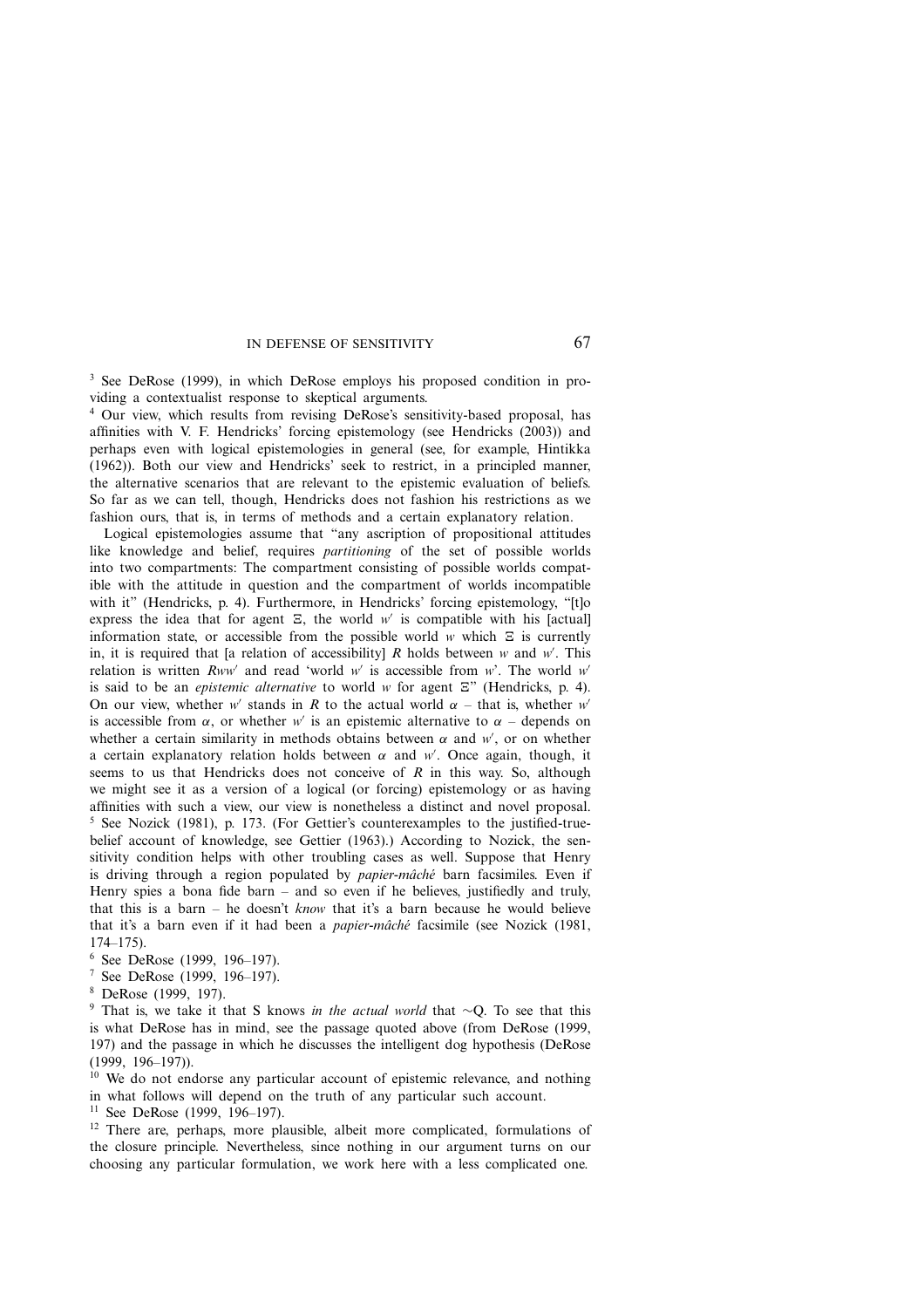It is important to note that the closure principle is weaker than another principle, the transmission principle. Transmission is a *diachronic* principle according to which warrant – whatever it is over and above holding a true belief that P that constitutes knowing that  $P -$  transmits from S's standing with respect to  $P$ and her standing with respect to P implies Q to her standing with respect to Q; and does so in such a way that by deducing Q from P and P implies Q, S can come to know that Q *for the very first time*. Given that it is a diachronic principle, transmission is clearly relevant to and useful in learning theory, belief-revision theory, and the like. Closure, by contrast, is not so clearly useful in such endeavors, for it is a *non-diachronic* principle that is weaker than transmission: Closure says simply that S knows both that P and that P implies Q only if S knows that Q. That is, closure simply provides a necessary condition on the truth of a certain conjunction, namely, S knows that P and S knows that P implies Q. So, since we are concerned with closure rather than with transmission, and since it's transmission rather than closure that has a place in learning theory and belief-revision theory, we do not here address those theories. For a helpful discussion of diachronic epistemology, see Kelly (1996). Also, for a particularly useful discussion of the two principles, see Hale (2000).

 $13$  This point is fully general. Thus, if I come to believe that Q through an inference, in accordance with the relevant instance of (CLO), that involves my *m*-produced belief that P (where *m* is a belief-forming method), then my belief that Q will have been produced by an inference from an *m*-produced belief. One might think, however, that I can know *through deduction alone* that Q. Yet this is not the case. I know through deduction only if I have knowledge of all the premises involved in the deduction. (Gettier taught us this lesson: lucky true beliefs (which do not, of course, count as knowledge) that serve as premises in an argument for the true conclusion that Q do *not* allow us to know that Q.) Since knowledge of a conclusion requires knowledge of each of the argument's premises, the method by which a conclusion is known will include at least the method(s) by which the premises are known (as well as, probably, deduction).

The form of sonar that I use is undetectable by me because it generates no phenomenology and has no qualitative feel whatsoever. This counterexample was suggested by Timothy Williamson's criticism of DeRose's proposal. See Williamson (2000, especially 159).

<sup>15</sup> DeRose suggests, in the passage quoted above, that  $(EXP)$  will be true – and hence that (WES) will be true (in cases in which our beliefs are insensitive) – when there is *just one* Q that makes each of (EXP)'s three components true. Thus, if we are to provide a successful counterexample to (WES), we must provide a case in which there is *no* Q that will make each of (EXP)'s components true.

<sup>16</sup> Even if we somehow still manage to take it that we know that this sort of sonar is *not* available to us, hence allowing the implication to satisfy component (ii) of (EXP), the implication will nevertheless fail to satisfy component (iii). For if I possess this sort of sonar but nevertheless believe that I lack it, then the method's *undetectability* will explain why I've come falsely to believe that I lack the method.

 $17$  Furthermore, in the situation described in C, I falsely believe that I'm not in that situation; that is, I falsely believe that  $C$  is false. And I believe that  $C$  is false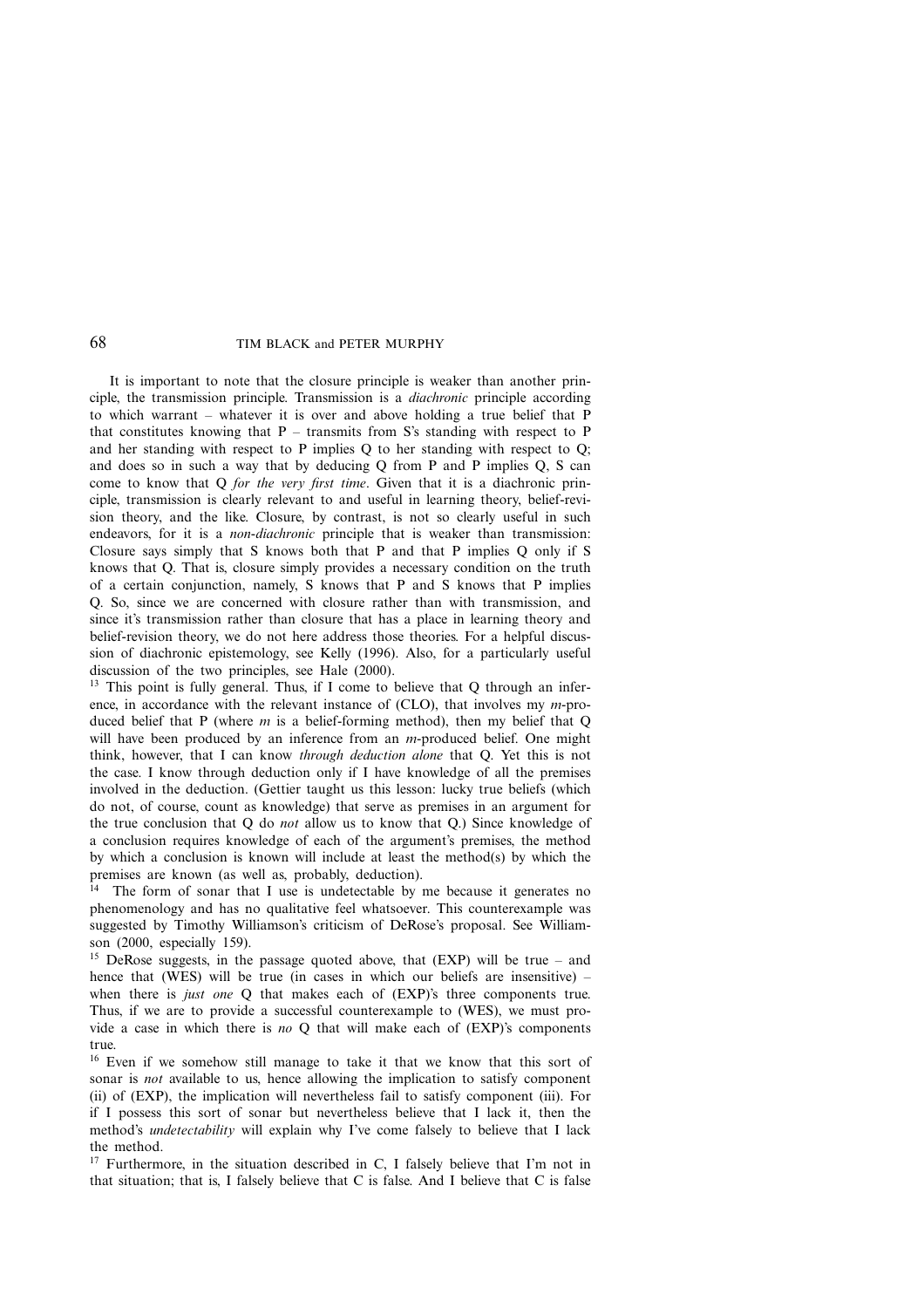either on the basis of my undetectable and unreliable form of sonar – perhaps I believe that C is false because my sonar seems to inform me that I have hands – or on the basis of an inference from sonar-induced beliefs – perhaps I believe that C is false on the basis of an inference from my sonar-induced belief that I have hands.

<sup>18</sup> Nozick introduces methods into his tracking theory in order to deal with a case in which a grandmother knows that her grandson is well. If he had *not* been well, however, she nevertheless would have believed that he *was* well. For, in that case, the boy's parents would not have allowed her to see him and, to spare her upset, they would have told her that he was well. This does not mean, however, that the grandmother does not know that her grandson is well when she sees him (see Nozick (1981, 179)). Nozick's invoking belief-forming methods in this way helps him to deal with problematic cases like the grandmother case. Yet Nozick neglects to provide any more thoroughgoing philosophical motivation for introducing methods. We, on the other hand, do provide such a motivation. In that respect, then, our introduction of belief-forming methods stands on a firmer philosophical foundation than does Nozick's. Moreover, even though Nozick does assign a role to methods (see Nozick (1981, 179–185)), he never recognizes the need to introduce a clause like (EXP), one that assigns a certain *explanatory* role to methods. Thus, he never recognizes the need to move to something like our (WES\*). This is another respect in which our proposal markedly improves on Nozick's, allowing our proposal to account for richer and more complex cases. Furthermore, our account has at least one other advantage over Nozick's – it treats troublesome cases in a manner that allows us to avoid the principal objection to Nozick's account, namely, that it's committed to a denial of (CLO). For these reasons, our more sophisticated sensitivity account, which includes a condition like (EXP), represents an improvement over Nozick's original account.

<sup>19</sup> We do not here tackle the question whether  $(EXP)$ 's introduction also helps us to avoid skeptical troubles that stem from a consideration of, for example, brainin-a-vat hypotheses. So far as we can tell, (EXP)'s introduction leaves both the skeptic and the non-skeptic with resources. This is another welcome advantage of our proposal. So, the skeptic might argue that (EXP)'s introduction allows us to maintain that I *don't* know that I'm not a brain-in-a-vat. For not only do I insensitively believe that I'm not a brain-in-a-vat, but my being a brain-in-a-vat also explains how I would come falsely to believe the denial of certain propositions that are entailed by my being a brain-in-a-vat. For example, my being a brainin-a-vat who is electronically stimulated in the appropriate ways explains how I would come falsely to believe that I have hands. The *non*-skeptic, on the other hand, might argue that the belief-forming methods of cognizers like us do not include those of brains-in-vats. If this is the case, then my being a brain-in-a-vat fails to explain how I would come mistakenly to believe, on the basis of methods *that I actually use*, that I have hands. (EXP)'s introduction gives us the room, therefore, to maintain that I *do* know that I'm not a brain-in-a-vat. (For further details regarding this non-skeptical strategy, see Black (2002).)

 $20$  C<sup>\*</sup> entails a necessary falsehood because the method in question is picked out by using 'actual'.

 $21$  See Williamson (2000, 158).

<sup>22</sup> Williamson (2000, 158).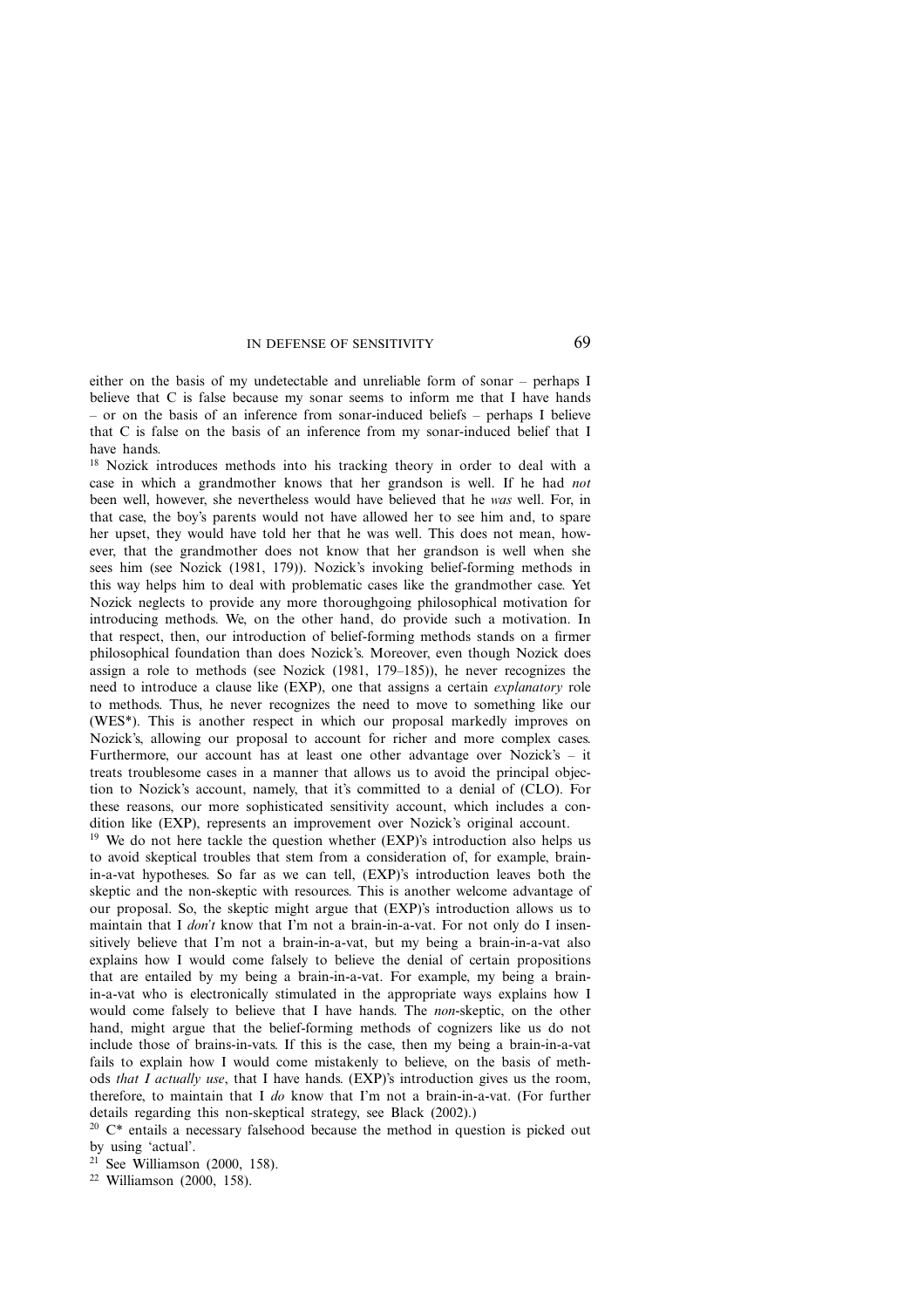<sup>23</sup> Williamson (2000, 158), says, "No matter what my situation, I cannot sensitively believe  $p$ ," where  $p$  is the proposition that I am not in  $\beta$ .

<sup>24</sup> As Williamson seems to recognize, there are readings of (iii<sub>β</sub>) on which its truth does not require the existence of the unexplained false belief that ∼M. Indeed, one might contend that (iii<sub>β</sub>) is true precisely *because* the false belief that  $\sim$ M is absent from  $\beta$ , for whenever an explanandum (such as my false belief that  $~\sim$ M) is absent, nothing (including my being in  $\beta$ ) can explain its being present. One way to defend (EXP) would be to argue for such a reading of (iii<sub>8</sub>). Rather than proceeding in this way, however, we defend (EXP) in a different way.

<sup>25</sup> See Williamson (2000, 153, 159). The case appears originally in Goldman (1976).

<sup>26</sup> See Williamson (2000, 153–154).

 $27$  It might not be a problem that conditions on knowledge must finely individuate belief-forming methods. Whether it is a problem depends on various debates about the generality objection. According to that objection, which is usually leveled against process reliabilists but which is equally relevant to the sensitivity theory under consideration here, finely individuating methods leads to undesirable consequences. For example, if we individuate methods too finely, the beliefs formed via those methods can't but be sensitive. Consider, for example, a case in which my belief that there's a computer screen before me is produced by the finely individuated method vision-in-this-very-set-of-circumstances. There's simply no question here that if there were no computer screen in front of me and I were to use vision-in-this-very-set-of-circumstances to arrive at a belief as to whether there's a computer screen in front of me, then I would not believe via vision-inthis-very-set-of-circumstances that there's a computer screen in front of me. One complaint, therefore, is that sensitivity accounts do no real work – they are useless – if they are forced to individuate methods finely.

<sup>28</sup> See Nozick (1981, 179), and Williamson (2000, 153).

#### REFERENCES

- Black, T.: 2002, 'A Moorean Response to Brain-in-a-Vat Scepticism', *Australasian Journal of Philosophy* **80**, 148–163.
- DeRose, K.: 1999, 'Solving the Skeptical Problem', In K. DeRose and T. A. Warfield, (eds.), Reprinted in *Skepticism: A Contemporary Reader*, Oxford University Press, New York.
- Gettier, E. L.: 1963, 'Is Justified True Belief Knowledge?', *Analysis* **23**, 121–123.
- Goldman, A.: 1976, 'Discrimination and Perceptual Knowledge', *Journal of Philosophy* **73**, 771–791.
- Hale, R.: 2000, 'Transmission and Closure,' *Philosophical Issues* **10**, 172–190.
- Hendricks, V. F.: 2003, 'Epistemology Aziomatized, UNESCO, Paris <http://www.ruc.dk/∼vincent/epiaxiom.pdf> (4 Feb 2005).
- Hintikka, J.: 1962, *Knowledge and Belief: An Introduction to the Logic of the Two Notions*, Cornell University Press, Ithaca.

Kelly, K.: 1996, *The Logic of Reliable Inquiry*, Oxford University Press, New York.

Luper-Foy, S., (ed.): 1987, *The Possibility of Knowledge: Nozick and His Critics*, Rowman and Littlefield, Totowa, NJ.